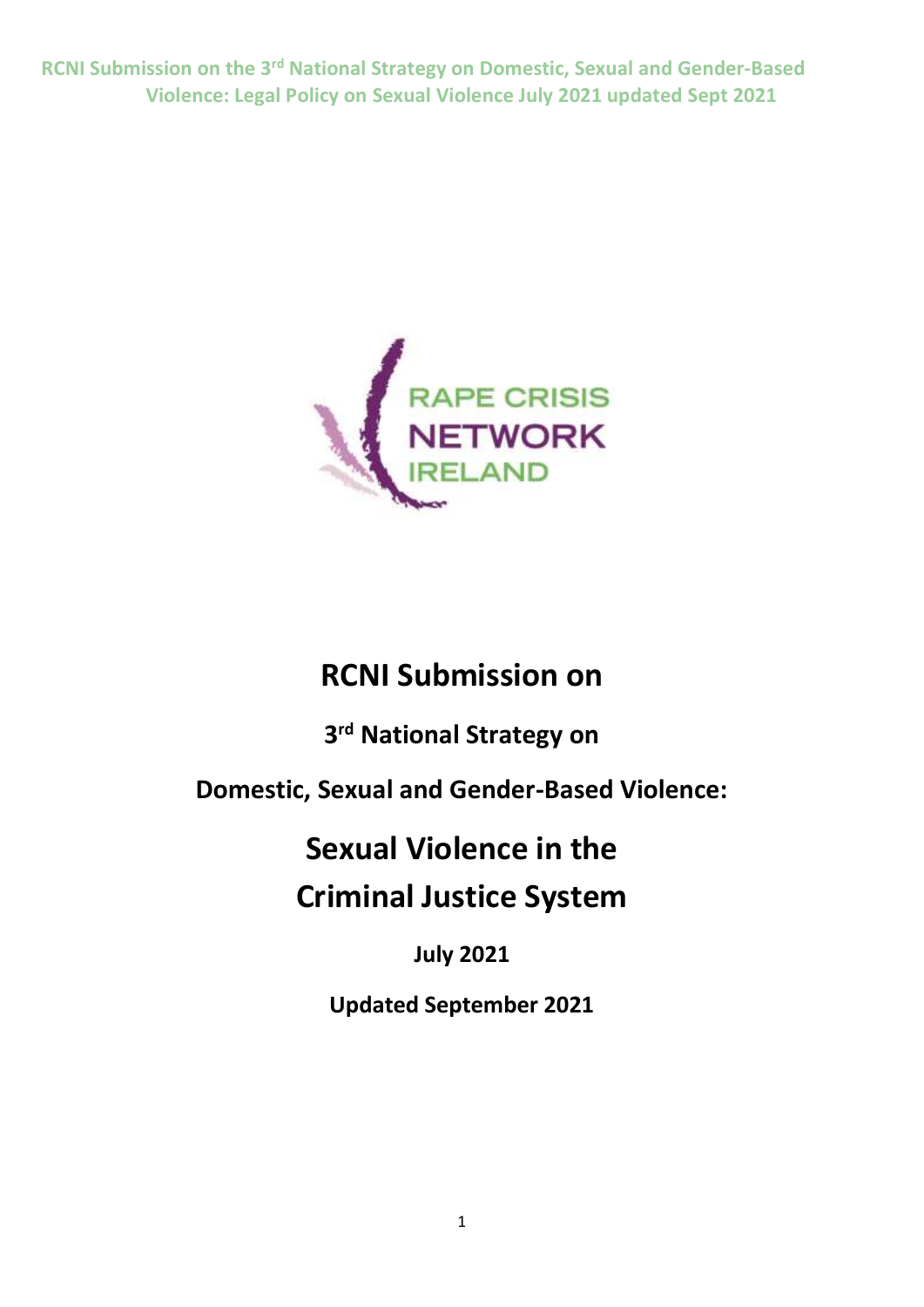#### **Introduction – Rape Crisis Network Ireland**

Rape Crisis Network Ireland (RCNI) is a specialist information and resource centre on rape and all forms of sexual violence. The RCNI role includes the development and coordination of national projects such as using our expertise to influence national policy and social change, and supporting and facilitating multi-agency partnerships. We are owned and governed by our member Rape Crisis Centres who provide free advice, counselling and other support services to survivors of sexual violence in Ireland.

#### **Introduction – This Submission on Sexual Violence in the Criminal Justice System**

The scope of this Submission is limited to sexual offences investigated and prosecuted within our criminal justice system. The criminal justice system is examined from the point of view of a survivor of sexual violence as s/he undergoes each stage of the process in turn. RCNI's view is that while good progress has been made, and much more will follow as the recommendations made in the O'Malley Review<sup>1</sup> are implemented, there is still more that can be done. More must be done, because too many survivors are still being failed by the system. This means that the original grave primary trauma of the sexual violence may be compounded by the secondary trauma caused by the criminal justice system, so that the survivor suffers additional psychological harm because of their decision to take part in the criminal justice process and may be unable through lack of appropriate support (as well as for other reasons) to contribute their best evidence to that process. This is not fair or right.

The aim of this Submission is to propose practical solutions to some challenges faced by survivors who make the difficult decision to report the crime and follow it through from investigation and prosecution to court proceedings and beyond. It does not aim to duplicate or argue against the recommendations made in the O'Malley Review, but to endorse them and also complement them so that the criminal justice system offers as much protection and support to survivors as possible, but still ensures that accused persons are ensured of a fair trial in accordance with their rights under our Constitution and international law.

#### **Structure of this Submission**

This Submission is part of a much wider submission on the 3<sup>rd</sup> National Strategy from RCNI. This document itself is divided into three sections.

 The first section focuses on themes which are common to both this and the wider submission: client-focused continuous support, specialist training in the nature and

**<sup>.</sup>** <sup>1</sup> Available online via this web-link:

http://www.justice.ie/en/JELR/Review of Protections for Vulnerable Witnesses in%20the Investigation an d Prosecution of Sexual Offences.pdf/Files/Review of Protections for Vulnerable Witnesses in%20the In vestigation\_and\_Prosecution\_of\_Sexual\_Offences.pdf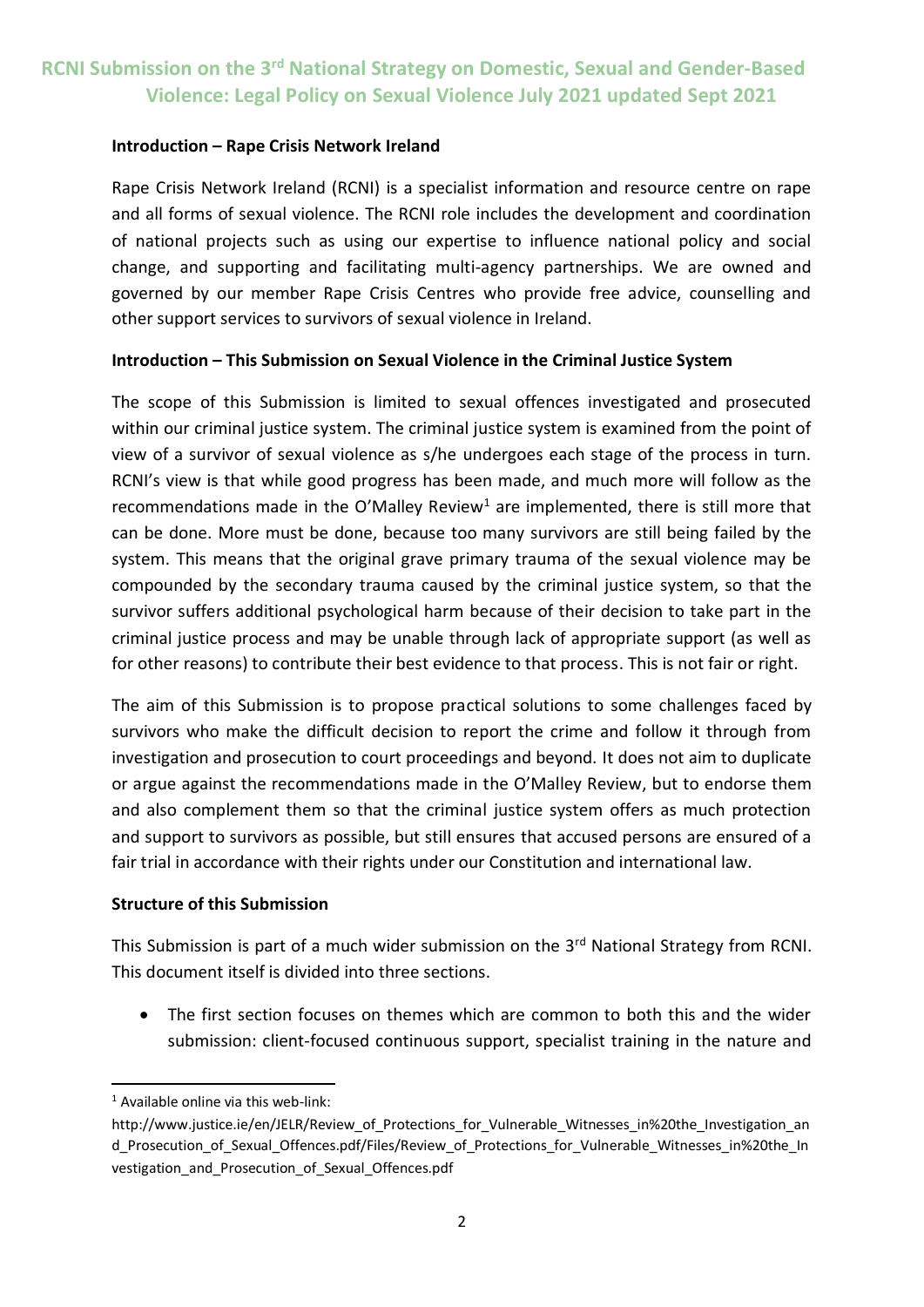effects of sexual violence, effective inter-agency working at every level, appropriate data collection and analysis, and the creation of a Victims' Commissioner to receive, investigate and make decisions on individual complaints from victims relating to breaches of their rights under the Criminal Justice (Victims of Crime) Act 2017<sup>2</sup>.

- The second section summarises several recent RCNI submissions on sexual offences and other themes now being considered by the Law Reform Commission as part of its Fifth Programme of Law Reform<sup>3</sup>.
- The third section examines the procedural changes proposed in the O'Malley Report recommendations.

Our aim in each of these sections is to make practical proposals which will improve the experience of survivors of sexual violence as they undergo each stage of the criminal justice system. Each theme is developed briefly below. More detail on most of these proposals may be found in two earlier RCNI submissions to the Department of Justice, one on "A Criminal Justice Strategy" dated 3<sup>rd</sup> August 2020<sup>4</sup> and another dated 30 September 2020 and entitled RCNI Commentary on the Tom O'Malley Review<sup>5</sup>.

#### **I RCNI 3 rd National Strategy Common Themes:**

#### **(i) Client-focused continuous support**

RCNI's view, expressed in previous submissions and proposals to Government, is that there is an urgent need to create a national network of professionalised advocacy and support workers, to be based in rape crisis centres, whose role would be to provide practical and emotional support to survivors of sexual violence from the beginning of the criminal justice process, the point at which a decision is taken to report the crime, as and when needed. Their role is to respond to the individual needs of every client as well as possible. It is not to replace that of any other criminal justice professional, or to provide intensive specialist counselling, but to listen to survivors' concerns with sensitivity and understanding, to provide information where possible, and to act as a bridge to other supports as appropriate,

<sup>3</sup> Available online via this web-link:

**.** 

 $2$  Text of this Act is available via this web-link: <https://revisedacts.lawreform.ie/eli/2017/act/28/front/revised/en/html>

[https://www.lawreform.ie/\\_fileupload/Programmes%20of%20Law%20Reform/LRC%20120-2019%20-](https://www.lawreform.ie/_fileupload/Programmes%20of%20Law%20Reform/LRC%20120-2019%20-%20Fifth%20Programme%20of%20Law%20Reform.pdf) [%20Fifth%20Programme%20of%20Law%20Reform.pdf](https://www.lawreform.ie/_fileupload/Programmes%20of%20Law%20Reform/LRC%20120-2019%20-%20Fifth%20Programme%20of%20Law%20Reform.pdf)

<sup>4</sup> Available online via this web-link: https://www.rcni.ie/wp-content/uploads/RCNI-Criminal-Justice-Strategy-Submission-August-2020-LPD-Final.pdf

<sup>5</sup> Available online via this web-link: https://www.rcni.ie/wp-content/uploads/RCNI-TOM-Review-Reportcommentary-September-2020-LPD-7.pdf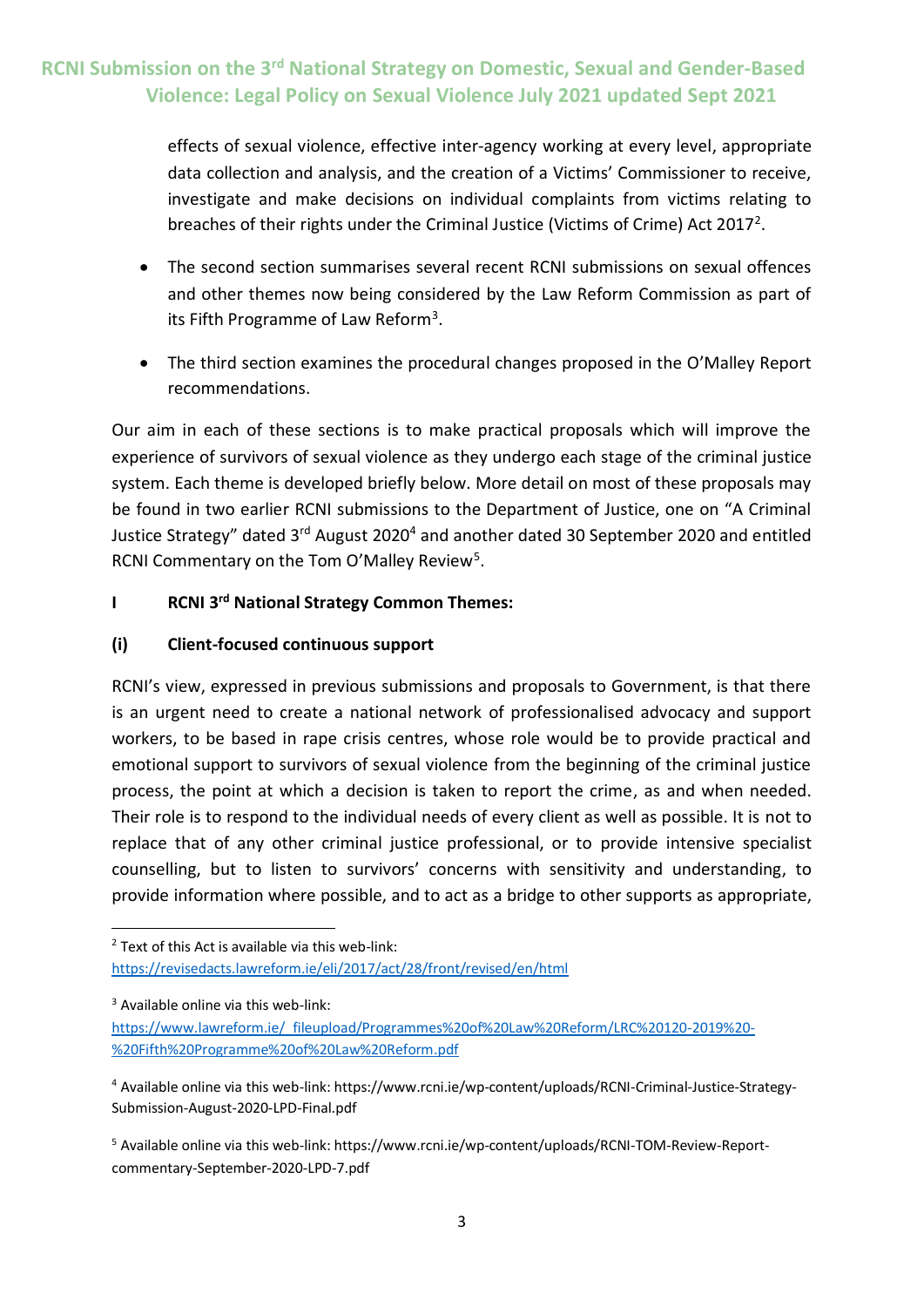such as legal advice from the Legal Aid Board or practical support from a domestic violence service or refuge, and finally to provide accompaniment services to both Garda and Court appointments.

RCNI and rape crisis centre colleagues are now working with other specialist sexual violence services already providing a professionalised advocacy service, and other criminal justice professionals, on proposals for a pilot National Advocacy Project, to run for a fixed period in one or two rape crisis centres. This model is now working well in Scotland, a country with a similar population and rape crisis centre count to our own, since 2015. (The Scottish National Advocacy Project was the subject of a positive independent evaluation in 2018).

#### **(ii) Specialist training in the nature and effects of sexual violence and related matters**

RCNI considers it vital to the success of the O'Malley Implementation Plan<sup>6</sup> that all criminal justice professionals have specialist training in the nature and effects of sexual violence, and also have a clear understanding of the prevalence and tenacity of some very widely-held "rape myths". To be successful in its aim of helping professionals to understand the experiences of survivors, this training needs to be interactive and dynamic. In our view, it should be given ideally by specialists in sexual violence, and where this is not possible, these specialists should be asked to provide appropriate material for other experienced trainers to relay to each criminal justice professional group. This theme is the subject of several recommendations in the O'Malley Report whose implementation is being overseen by the Specialist Training inter-agency Subgroup. We welcome these latest positive developments very much.

#### **(iii) Effective inter-agency working at every level**

**.** 

Effective inter-agency working is the best way of ensuring that survivors' needs and rights inform the practice and policy of all professionals involved in criminal justice and that information about the criminal justice system, including measures to assist survivors, is disseminated from the centre to every local support service and ultimately, to every individual who may need it. At local level, collaboration between rape crisis centres and State services such as An Garda Síochána and the Courts Service which is informal but reasonably regular, can have a great positive impact on survivors' experiences of the criminal justice system. At both local and national level, survivors' experiences, whether relayed through advocacy or training or otherwise, can and should inform the development of policy and procedures.

<sup>&</sup>lt;sup>6</sup> "Supporting a Victim's Journey", available online via this web-link: [http://www.justice.ie/en/JELR/Supporting\\_a\\_Victims\\_Journey.pdf/Files/Supporting\\_a\\_Victims\\_Journey.pdf](http://www.justice.ie/en/JELR/Supporting_a_Victims_Journey.pdf/Files/Supporting_a_Victims_Journey.pdf)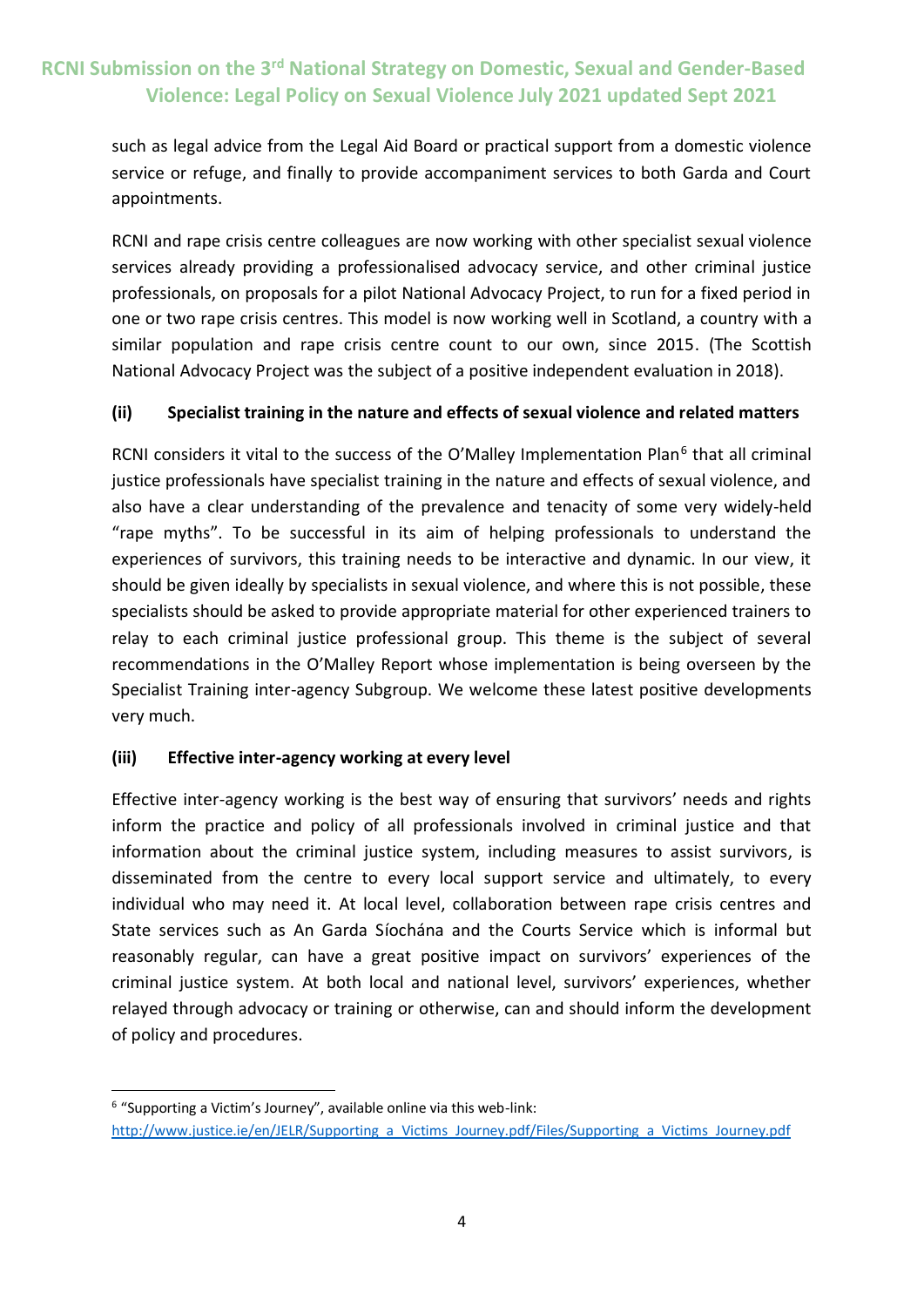In order to be effective, inter-agency structures such as advisory groups and steering groups (at any level) need good leaders with a clear vision of the best possible system to support survivors of sexual violence and other vulnerable witnesses. They also need to include representatives from all agencies and professions involved with survivors in the criminal justice system - ideally who are senior enough to have influence within their own organisations or professions. Essential to that infrastructure are frontline local organisations including rape crisis centres with the capacity to make themselves available for this work. At present, many are funded only for narrowly defined service delivery roles and not for their leadership and interagency work. In addition, they need good administrative support, dedicated time and space, a commitment from each of their members to treat all other members as their equals and a common determination to listen to and respect other points of view. These are the foundations on which a consensus may be built which will benefit survivors and other vulnerable witnesses - and through which important information about the criminal justice process may be disseminated as efficiently as possible to those who need it.

#### **(iv) Effective data collection and analysis**

RCNI welcomes very much Recommendation 8.3 in the O'Malley Review to the effect that research should be carried out into the possible causes of delays at each stage of the criminal justice process. We also acknowledge the careful attention and expertise which is now being dedicated to the Sexual Violence Survey by the Central Statistics Office.

RCNI respectfully submits that it is also important that all State agencies are resourced to record and examine the use of the full range of protective and special measures by survivors of sexual violence (and other vulnerable witnesses) throughout their journey through the criminal justice system. Regular analyses of this data will provide a firm evidence base upon which future proposals for improvements to these measures may take shape.

Further, it would be extremely useful if there were a data collection system capable of recording and analysing the reasons for which sexual offences are not prosecuted, and of separating out the various factors associated with decisions not to prosecute. Our understanding is that it is not possible to track these reasons and factors now (other than through a very slow and labour-intensive manual process).

Finally, consideration should be given to the creation of a "report to court" criminal justice data collection system which is capable of tracking individual offences (or victims) right through the system from the early stages of an investigation right through to sentence and beyond.

#### **(v) Victims' Commissioner**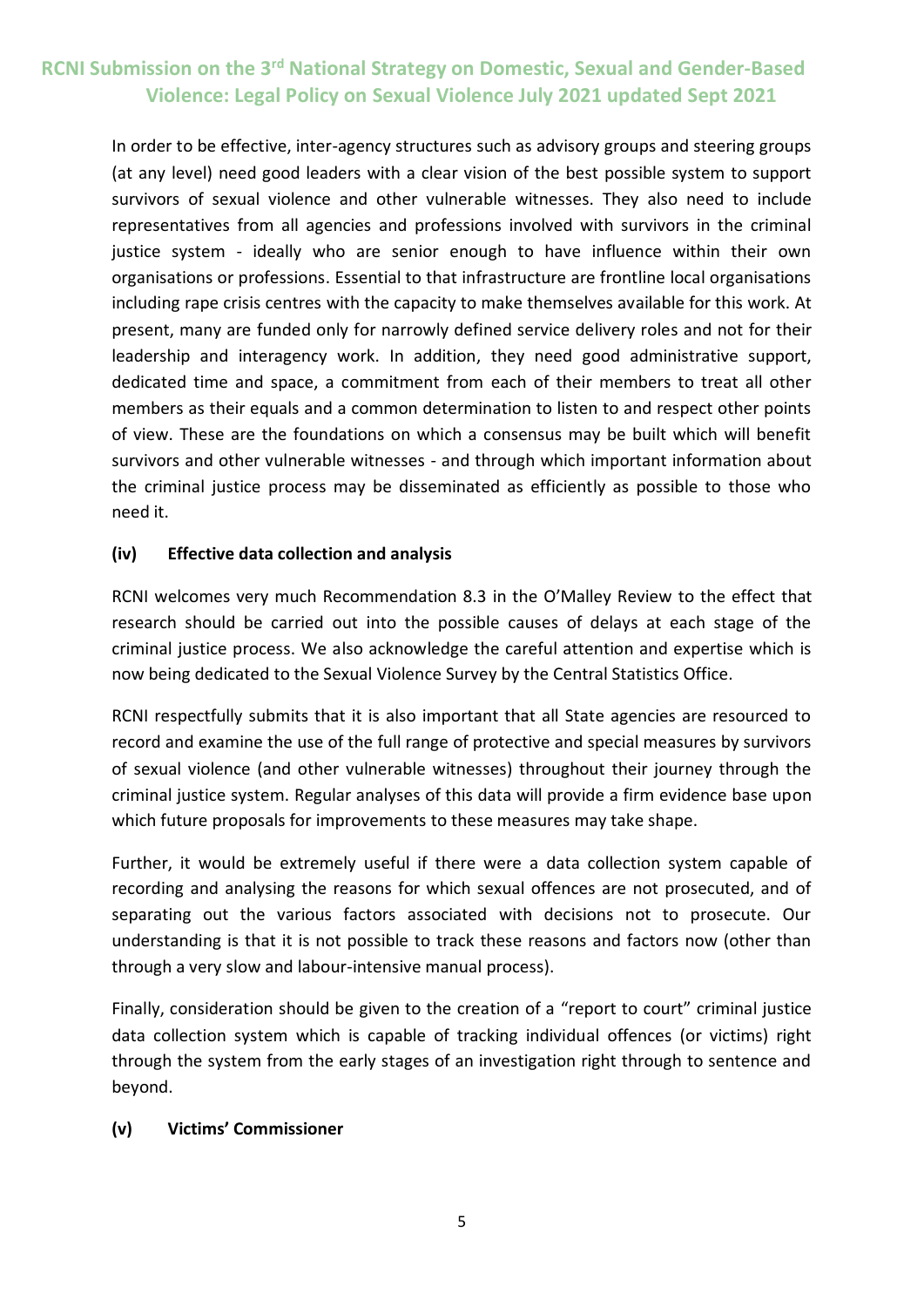In common with our victim support colleagues in the Victims' Rights Alliance, RCNI recommends the introduction of a single office/officer dedicated to the examination and resolution of individual complaints made by victims of crime in whose case there has been no satisfactory resolution of their initial complaint to the relevant State agency that they have not had the benefit of the commitments made by that agency under the Victims' Charter or that some aspect of their rights under the Criminal Justice (Victims of Crime) Act 2017 has been denied to them without reasonable excuse.

#### **II Sexual Offences and related matters (many of which are now under examination by the Law Reform Commission as part of the Fifth Programme of Law Reform)**

(i) Gaps in the current list of sexual offences

**RCNI recommends** that the following new offences are introduced:

- A new form of rape which is digital penetration of the vagina without consent;
- A specific offence of voyeurism which is capable of capturing clandestine "Peeping Tom" activities taking place on or offline without the knowledge or consent of their victim;

**RCNI also recommends** that consideration should be given to the creation of a new genderspecific offence against a man of being "forced to penetrate" the vagina or other orifice of the perpetrator of the offence with his penis and without his consent;

(ii) Consolidation of sexual offence statutes

**RCNI recommends further** that consideration be given to amending Section 45(1) Criminal Law (Sexual Offences) Act 2017, which might be paraphrased as intentional exposure of one's genitals to another person thereby causing him or her fear distress or alarm - to include the phrase "including by electronic means", in order to put it beyond doubt that "cyber-flashing" is a criminal offence;

**RCNI recommends** that as soon as possible, all sexual offences are regrouped under a single statute, as in England & Wales;

(iii) Reasonableness of belief in consent: Section 2 Criminal Law (Rape) Act  $1981<sup>7</sup>$ 

**RCNI recommends** that a belief in consent to sexual intercourse under this statute should be phrased explicitly to be invalid unless it is **both** honest and **reasonable** (as already indicated in our submission on this topic to the Law Reform Commission in 2018)<sup>8</sup>;

<sup>-</sup>7Available online via this web-link: https://revisedacts.lawreform.ie/eli/1981/act/10/front/revised/en/html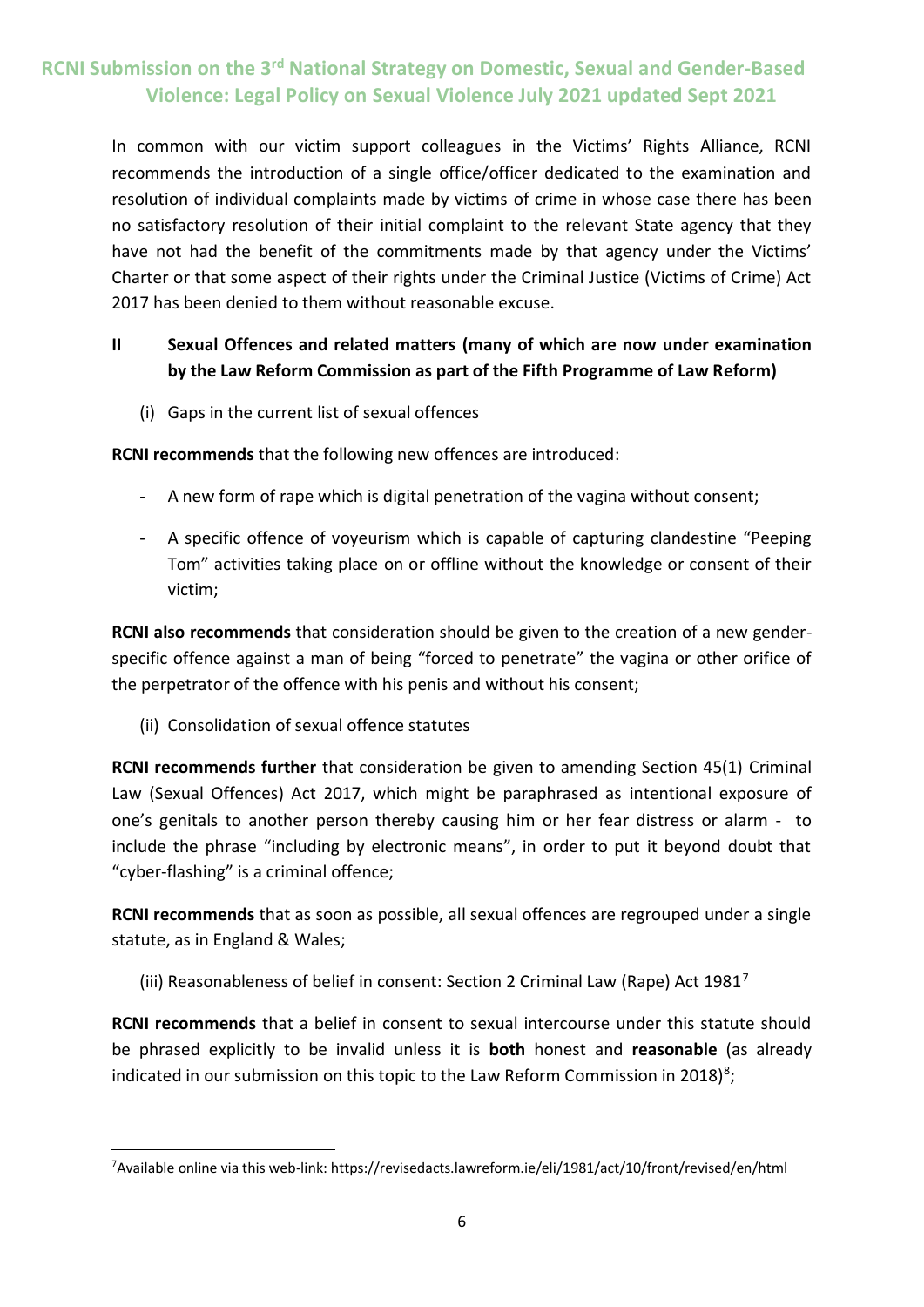**RCNI also recommends in this regard** that the definition of what is "reasonable" should be amended so that it is in line with, but not identical to, the definitions in Sections 16 and 17 of the Criminal Law (Sexual Offences) Act 2017<sup>9</sup>, so that whenever a defence of honest and reasonable belief is raised, "the court shall consider whether, in all the circumstances of the case, a reasonable person would have concluded that the complainant was not consenting to sexual intercourse" [or similar wording].

(iv) Corroboration

At present, there is no obligation on the trial judge to deliver a corroboration warning to the jury (that is, to warn them of the dangers of convicting a person on the uncorroborated evidence of the complainant). However, our understanding is that corroboration warnings are still very often given in sexual cases, and that the attitude persists among legal professionals and judges that it is "safer" to do so, to mitigate the risk that any conviction will be set aside on appeal. RCNI's view is that any mention of corroboration endorses and perpetuates the prevailing rape myth that victims of sexual crimes are more likely to be inherently unreliable than victims of other crimes against the person.

**RCNI recommends** that consideration be given to the abolition of any corroboration warnings as currently given by the trial judge to the jury. If corroboration is mentioned by the judge to the jury at all, it should be with the sole purpose of reassuring them that they can indeed convict the accused on the evidence of the complainant alone if their conclusion is that they are sure beyond reasonable doubt that the defendant is guilty of the offence with which he is charged.

(v) Recent complaint

**.** 

It is fair to say that the old doctrine of recent complaint also endorses and perpetuates a common rape myth, this time to the effect that telling another person about the crime with the absolute minimum of delay is evidence that the complainant is a reliable and credible witness. We now know that the experience of sexual violence may be so traumatic that the victim cannot talk about it to anyone, even close family and friends, sometimes for days, weeks, or even years. On the other hand, many survivors of recent and traumatic rape and sexual assault are able to share their experiences and to seek help from the appropriate State services. It seems unjust to recommend that this group of survivors should not have the benefit of "recent complaint" rules in their case, and we do not do so.

<sup>8</sup> Available online via this web-link: https://www.rcni.ie/wp-content/uploads/RCNI-LRC-Knowledge-or-Beliefconcerning-Consent-in-Rape-Law-Submission-October-2018.pdf

<sup>9</sup> Available online via this web-link[: https://revisedacts.lawreform.ie/eli/2017/act/2/front/revised/en/html](https://revisedacts.lawreform.ie/eli/2017/act/2/front/revised/en/html)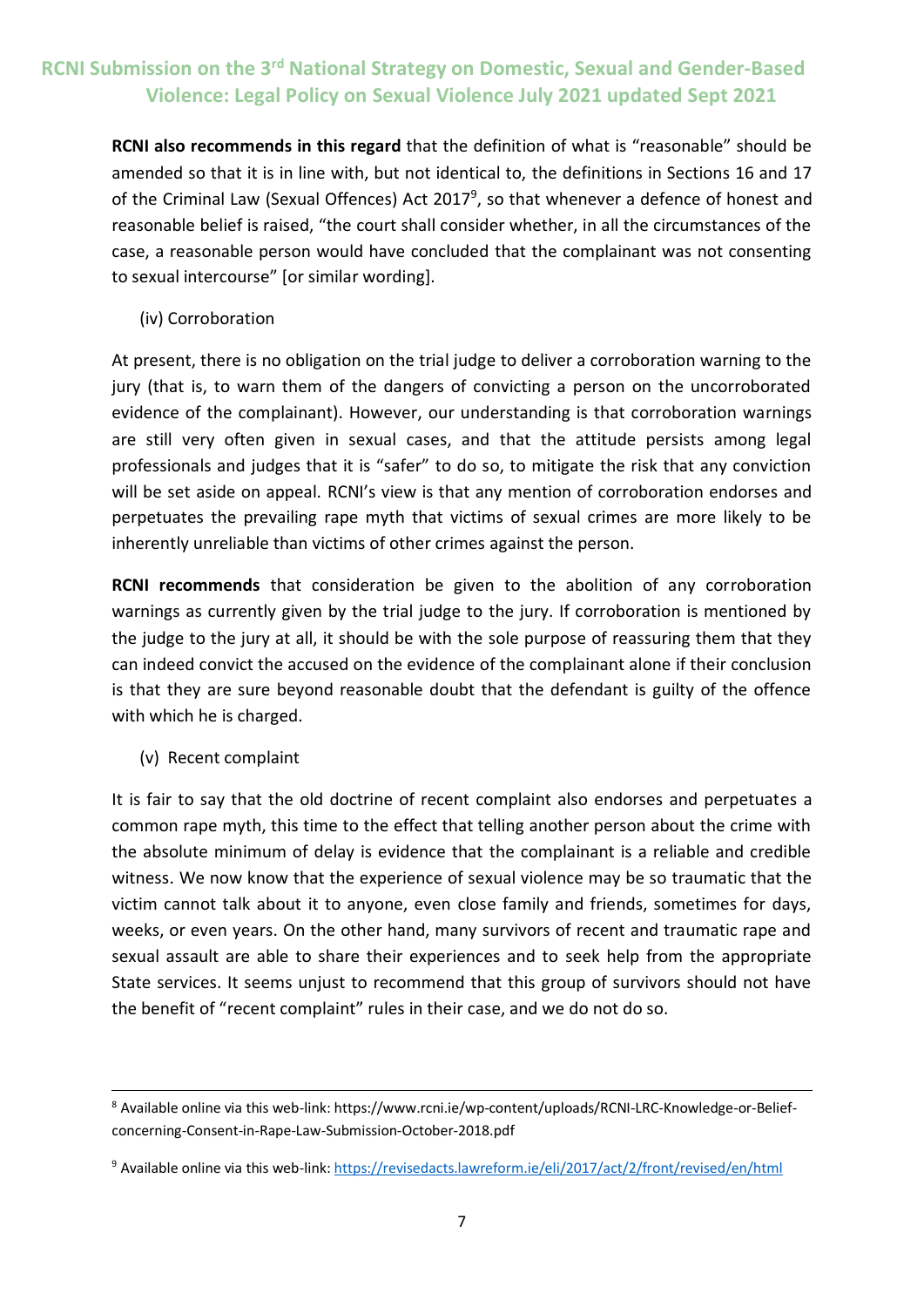**RCNI recommends** that in any case in which there is no evidence of recent complaint being led, the judge should direct the jury that victims' responses to the trauma of sexual violence vary with every individual and therefore, they should not infer that any complainant is less likely to be telling the truth about what happened to her because s/he did not tell someone else about the crime very soon afterwards.

(vi) Other sexual experience (often called "previous sexual history") provisions – also the subject of recommendations in O'Malley Review;

**RCNI supports** the recommendations in the O'Malley Review to the effect that the current "other sexual experience" provisions should be extended to offences of sexual assault and that the advocate providing legal representation to the complainant on defence applications for leave to adduce evidence of her "other sexual experience", should also be allowed (indeed, expected) to remain in court while the complainant is giving evidence in order to draw attention to any failures to follow the judge's ruling on the relevant evidence.

**RCNI also recommends** that the current wording of Section 3 of the Criminal Law (Rape) Act 1981<sup>10</sup>

- is simplified so that its meaning is clearer but the high threshold for admission of "other sexual experience" evidence is retained;
- is amended to include a clear definition of what is considered to be evidence of "other sexual experience", as there seems to be doubt about what is and is not be covered by Section 3 as matters stand<sup>11</sup>:
- is amended to refer to clear time limits by which notice of an application for leave will have to be given unless there are exceptional circumstances;
- is amended to include a clear outline of the procedure for any ensuing application, which ought to take place as far as possible ahead of the trial itself; and
- is also amended to give the legal representative for the complainant a right to request and retain copies of the complainant's statement and also a summary of the prosecution evidence already tendered or to be tendered.

#### **III Procedural changes recommended in the O'Malley Review and related matters**

(i) Intermediaries

<sup>-</sup><sup>10</sup> Available online via this web-link: https://revisedacts.lawreform.ie/eli/1981/act/10/front/revised/en/html

<sup>&</sup>lt;sup>11</sup> This recommendation among others is included in the RCNI Position Paper on Previous Sexual History (2012), which may be accessed via this web-link: https://www.rcni.ie/wpcontent/uploads/RCNIPreviousSexualHistorySLRPositionPaperMay12.pdf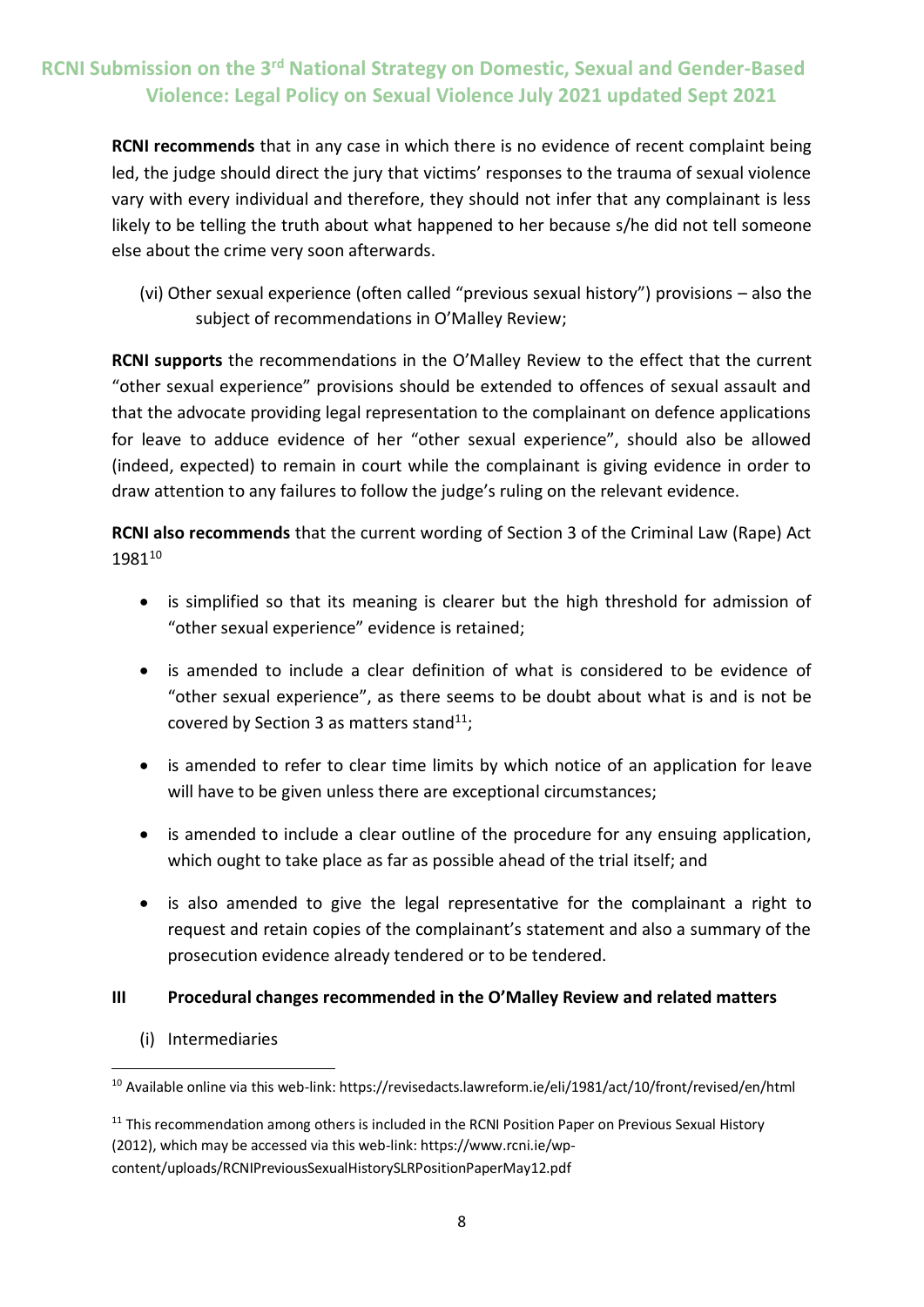**RCNI supports** the recommendations made in the O'Malley Review aimed at creating a new cadre of specially trained expert intermediaries to assess the communication needs of vulnerable witnesses, then advise Garda investigators and the Court on the best way to communicate with these witnesses, having regard to their age or mental condition, and also to facilitate communication with these witnesses in court.

#### In addition, **RCNI recommends** that

- Access to intermediaries as a special measure in Court should not be confined to those witnesses who are under 18 or whose "mental condition" warrants the use of intermediaries, but should be extended to any witness who has a communication difficulty which is not related to their "mental condition" and who does not have a "mental disorder" of any kind, for example witnesses with a speech impediment;
- Section 14 of the Criminal Evidence Act  $1992^{12}$  as amended should be reworded to put it beyond doubt that not only the questions put to the witness but also the witness's **answers**, should be interpreted by the intermediary, where one is used to facilitate communication in court;
- Consideration should be given to allowing intermediaries to interpret other selected parts of court proceedings besides the witness's own evidence, at a minimum the details of the court's rulings and the verdict of any jury, to the extent that this is practicable;
- Finally, RCNI would like to emphasise once again its view (based on those of counsel experienced in prosecuting and defending cases in the Central Criminal Court) that professional intermediaries should only be used in court as interpreters when they are really needed. Once the court and both prosecution and defence counsel have had the benefit of the expert advice of an intermediary (who had already assessed the communication needs of the witness) at a preliminary trial hearing, it should be possible in most cases for the advocate and the judge to put questions to the witness and to understand the witness's answers.
- (ii) Novel or unusual special measures to support survivors/witnesses of sexual violence

**RCNI recommends** that a widely-drafted statutory provision should be created to allow any new or unusual special measure to be used to facilitate any survivor of sexual violence or other vulnerable witness to give evidence in both the Circuit Court and District Court, provided that its use is not contrary to the interests of justice. An example of such an unusual special measure is the use of Court dogs to reduce the stress levels of anxious child witnesses who must give live evidence in court.

<sup>-</sup><sup>12</sup> Available online via this web-link: https://revisedacts.lawreform.ie/eli/1992/act/12/front/revised/en/html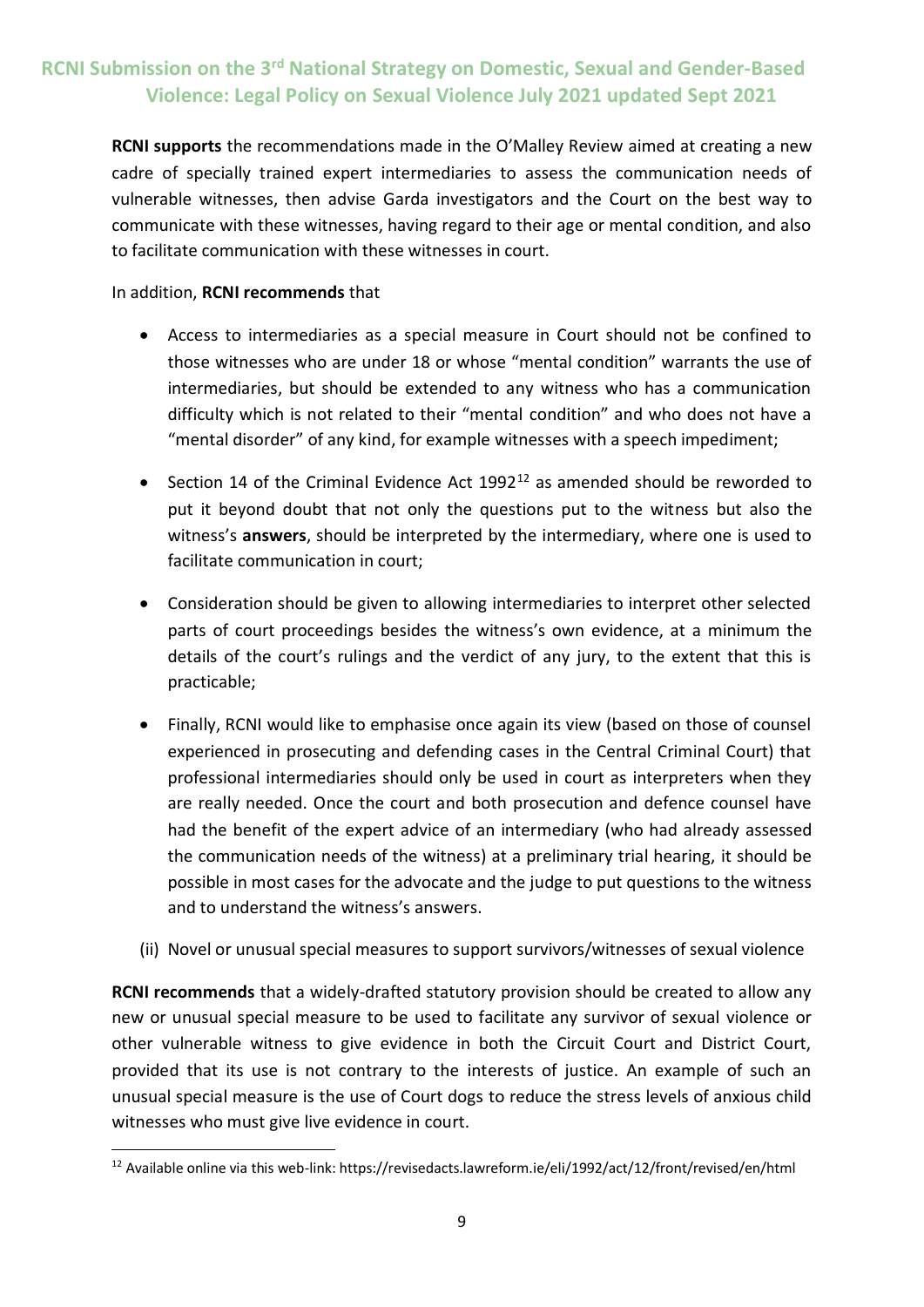(iii) "Aged out" minors  $-$  UK Youth Justice and Criminal Evidence Act 199 Section 22<sup>13</sup> as amended;

**RCNI recommends** that an appropriately worded version of this provision is included in the Bill, to ensure that recently "aged out" witnesses who were children at the time that their Garda interview was recorded but who must come to court to give evidence as adults because of delays before hearing, are still able to have the benefit of the special measures to which they would have been presumed entitled if they were attending court when they were still under 18. Among these measures, being able to give evidence by video-link is viewed by many survivors as an important protection, without which they would find it very difficult (or even in some cases, impossible) to give their evidence to the court.

(iv) Statutory presumption in favour of special measures such as video-link, screens, prerecorded testimony for all survivors of sexual violence;

**RCNI recommends** that the current patchwork of special measures in Part III of the Criminal Evidence Act 1992 as amended is simplified or even replaced altogether so that all survivors, and at least the most vulnerable witnesses, of sexual violence benefit from a presumption in favour of the use of whichever special measures are identified as those which would most help them to give their best evidence to the court with the minimum risk of being retraumatised by that process. Our view is that all survivors of sexual violence are vulnerable witnesses per se, and that at least some witnesses of sexual violence, such as children or vulnerable adults, are also intrinsically vulnerable and therefore, should have the benefit of whatever special measure is most appropriate to help them to give evidence insofar as the application of any special measure is not contrary to the interests of justice.

(v) Pre-recorded cross-examination should be piloted;

**RCNI recommends** that the new Bill should contain a provision allowing pre-recorded crossexaminations – and re-examinations where necessary – to stand as the evidence of the complainant at court, in any case in which his/her statement has been pre-recorded and is allowed to stand as his/her evidence in chief, subject of course to safeguards for the rights of the accused. This would allow the use of pre-recorded cross-examination and reexamination to be piloted and evaluated, as it has been quite successfully already in England & Wales. It would benefit not only survivors who would not have to wait for months or more likely, years, to give evidence at trial, but also the quality of the evidence given, as it would be recorded much closer to the time of the offence itself.

(vi) Prohibition on defence cross-examination of complainants on their clothing and/or demeanour which is likely to imply that they were consenting to the sexual

<sup>-</sup><sup>13</sup> Available online via this web-link: https://www.legislation.gov.uk/ukpga/1999/23/section/22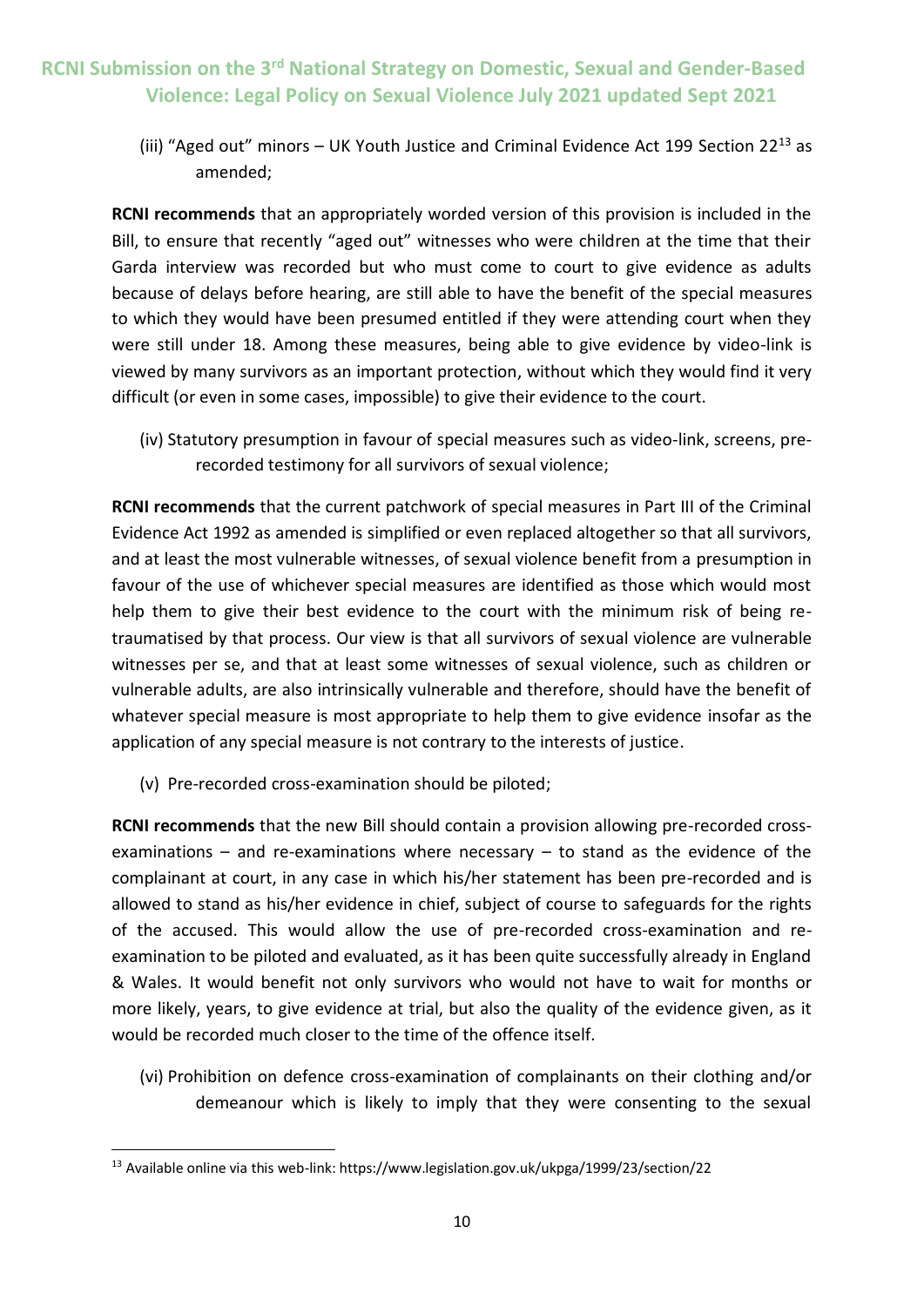activity at issue because of how they were dressed and/or behaved immediately before or during that activity and is not relevant to any issue of fact;

**RCNI recommends** that a form of words is found which would have the effect of excluding defence questioning which relies upon "victim-blaming" and essentially irrelevant rape myths to the effect that a complainant is more likely to have consented, and perhaps also to have lied about that consent afterwards, because of the way she was dressed or the way that she behaved. While this is a drafting challenge, it is also time that there were explicit restraints on defence cross-examination which is based not on fact but on nothing more than exploitation of commonly held but wholly irrelevant rape myths. Our view, based in part on the psychological evidence, is that while judicial directions aimed at dispelling rape myths would help, they are not likely to work as well as excluding irrelevant but deeply prejudicial evidence altogether.

(vii) Judicial directions before/after the body of trial aimed at dispelling rape myths;

**RCNI recommends,** in line with the recommendation to that effect in "The Realities of Rape Trials"<sup>14</sup>, that judges should give model directions to the jury in general terms aimed at dispelling rape myths, both at the beginning of the trial and at the end, during the charge. Some members of the jury at least may take them on board. Our concern is that rape myths are so deeply embedded that these directions may be only really effective for many jurors when they are accompanied by strict evidential restrictions as recommended above.

(viii) Evidence based pleas in mitigation and defence "good character" testimonials at sentence

**RCNI recommends** that consideration be given to a statutory provision outlawing the assertion without any evidential basis of positive aspects of the convicted person's character and other attributes, in mitigation for the offences on which he was convicted. If this is not acceptable, in our respectful submission it is time to consider putting at least the introduction of defence "character evidence" on a more formal footing. It should not be possible for the defence to introduce character evidence which contradicts the evidence given at the trial or the convicted person's known antecedents, including any criminal record. Further, it seems to us that no injustice would be done to the convicted person if any proposed defence character reference had to be disclosed to the prosecution and the victim in advance and the person providing that reference had to make him or herself available for cross-examination by the prosecutor during the sentencing hearing.

(ix) Legal Aid Board provision of legal advice to a wider range of complainants and at every stage of the criminal justice process;

-

<sup>14</sup> Available online via this web-link: https://www.drcc.ie/assets/files/pdf/leahyrealitiesreport.pdf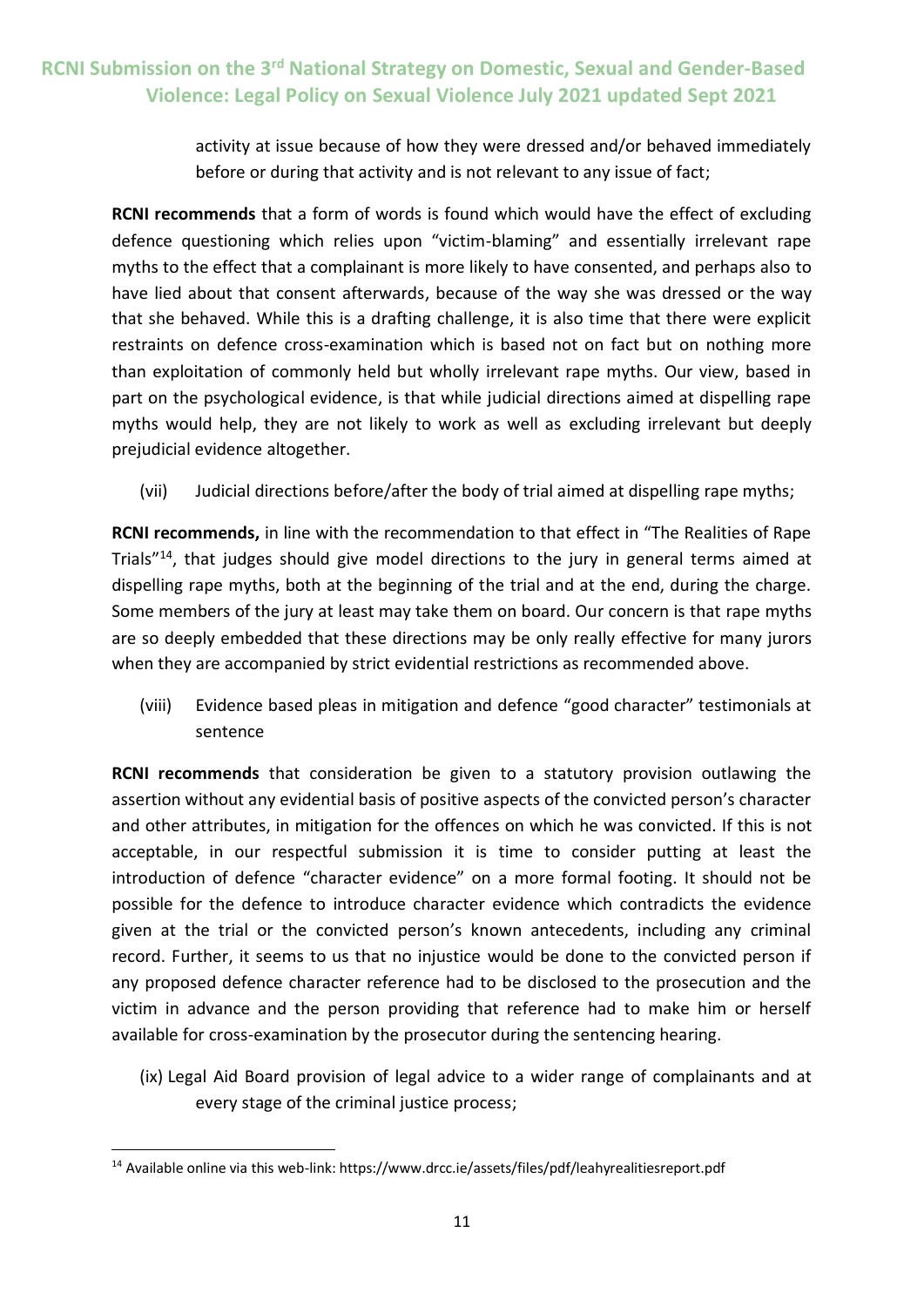**RCNI supports** without reservation the recommendation in the O'Malley Review to the effect that legal advice should be provided to survivors of sexual violence from the earliest stages of a criminal investigation through to sentence (and sometimes, beyond).

**RCNI recommends** that there should be **no** restriction on the availability of this legal advice service which is based on the nature or category of the sexual offence; and finally,

**RCNI recommends** that this legal advice service should be available to (non-accused) parents or guardians or other appropriate adults responsible for the care and welfare of any child or otherwise vulnerable survivor.

(x) Civil restraint orders – a necessary additional protection from sexual harassment behaviours, especially useful in any situation in which an order may not be sought under Domestic Violence Act 2018<sup>15</sup> restraining such behaviour;

**RCNI recommends** that in line with certain assurances given by the former Minister for Justice to the Oireachtas during debates<sup>16</sup> on the recently enacted Harassment, Harmful Communications and Related Offences Act 2020, a new statutory provision is introduced whereby it is possible for a person subjected to unwanted sexual (or indeed other) attention amounting to harassment to apply to the District Court or Circuit Court for an order restraining that behaviour. These provisions should include a very simple and swift application procedure which allows for ex parte hearings to be held when necessary. Breach of a civil restraint order should be an arrestable offence, just as breach of an order under the Domestic Violence Act 2018 is.

RCNI understands that this forthcoming Criminal Law (Sexual Offences) Bill is focussed on implementing the relevant recommendations of the O'Malley Review on the criminal justice system. However, we respectfully submit that civil restraint orders are an important means of protection from unwanted attention and communication for survivors of sexual violence who have taken the courageous step of reporting the offence to the Gardaí and is likely to have to wait several months for the investigation to be concluded and for the case to be considered by the Director of Public Prosecutions – before there is any possibility that charges will be brought. Meanwhile, the accused person is not under the supervision of the court, ie he is not restrained by bail conditions. Indeed, if there is no decision to prosecute, he never will be.

If he is a former or current intimate partner, a protection order and eventually a safety order, may be sought against him by the complainant under the Domestic Violence Act 2018. However, many survivors of sexual violence have no such prior relationship with the

-

<sup>15</sup> Available online via this web-link: https://revisedacts.lawreform.ie/eli/1996/act/1/front/revised/en/html

<sup>16</sup> Accessible vi[a www.oireachtas.ie](http://www.oireachtas.ie/)